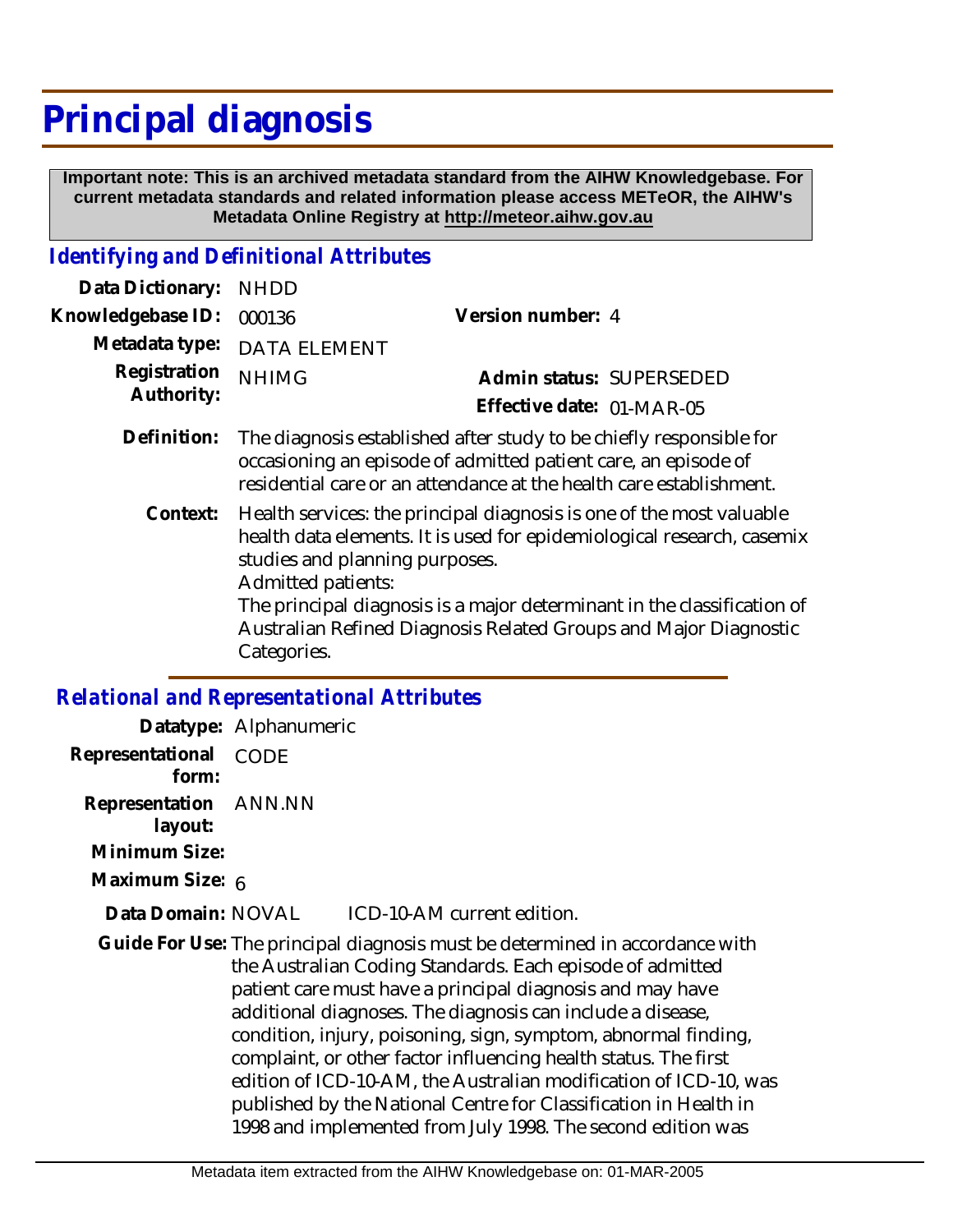published for use from July 2000 and the third edition for use from July 2002.

For the National Minimum Data Set for Community Mental Health Care and National Minimum Data Set for Residential Mental Health Care:

Codes can be used from ICD-10-AM or from The ICD-10-AM Mental Health Manual: An Integrated Classification and Diagnostic Tool for Community-Based Mental Health Services, published by the National Centre for Classification in Health in 2002.

Verification Rules:As a minimum requirement the Principal diagnosis code must be a valid code from the current edition of ICD-10-AM.

For episodes of admitted patient care, some diagnosis codes are too imprecise or inappropriate to be acceptable as a principal diagnosis and will group to 951Z, 955Z and 956Z in the Australian Refined Diagnosis Related Groups, Version 4.

Diagnosis codes starting with a V, W, X or Y, describing the circumstances that cause an injury, rather than the nature of the injury, cannot be used as principal diagnosis. Diagnosis codes which are morphology codes cannot be used as principal diagnosis.

Collection Methods: A principal diagnosis should be recorded and coded upon separation, for each episode of patient care. The principal diagnosis is derived from and must be substantiated by clinical documentation.

Admitted patients: where the principal diagnosis is recorded prior to discharge (as in the annual census of public psychiatric hospital patients), it is the current provisional principal diagnosis. Only use the admission diagnosis when no other diagnostic information is available. The current provisional diagnosis may be the same as the admission diagnosis.

Residents: The principal diagnosis should be recorded and coded upon the end of an episode of residential care (i.e. annually for continuing residential care).

Related metadata: relates to the data element Diagnosis related group version 1 is used in the derivation of NHDD Major diagnostic category version 1 is an alternative to Nature of main injury - non-admitted patient version 1 is an alternative to Bodily location of main injury version 1 relates to the data element External cause - human intent version 4 relates to the data element External cause - admitted patient version 4 supersedes the data element Principal diagnosis version 3